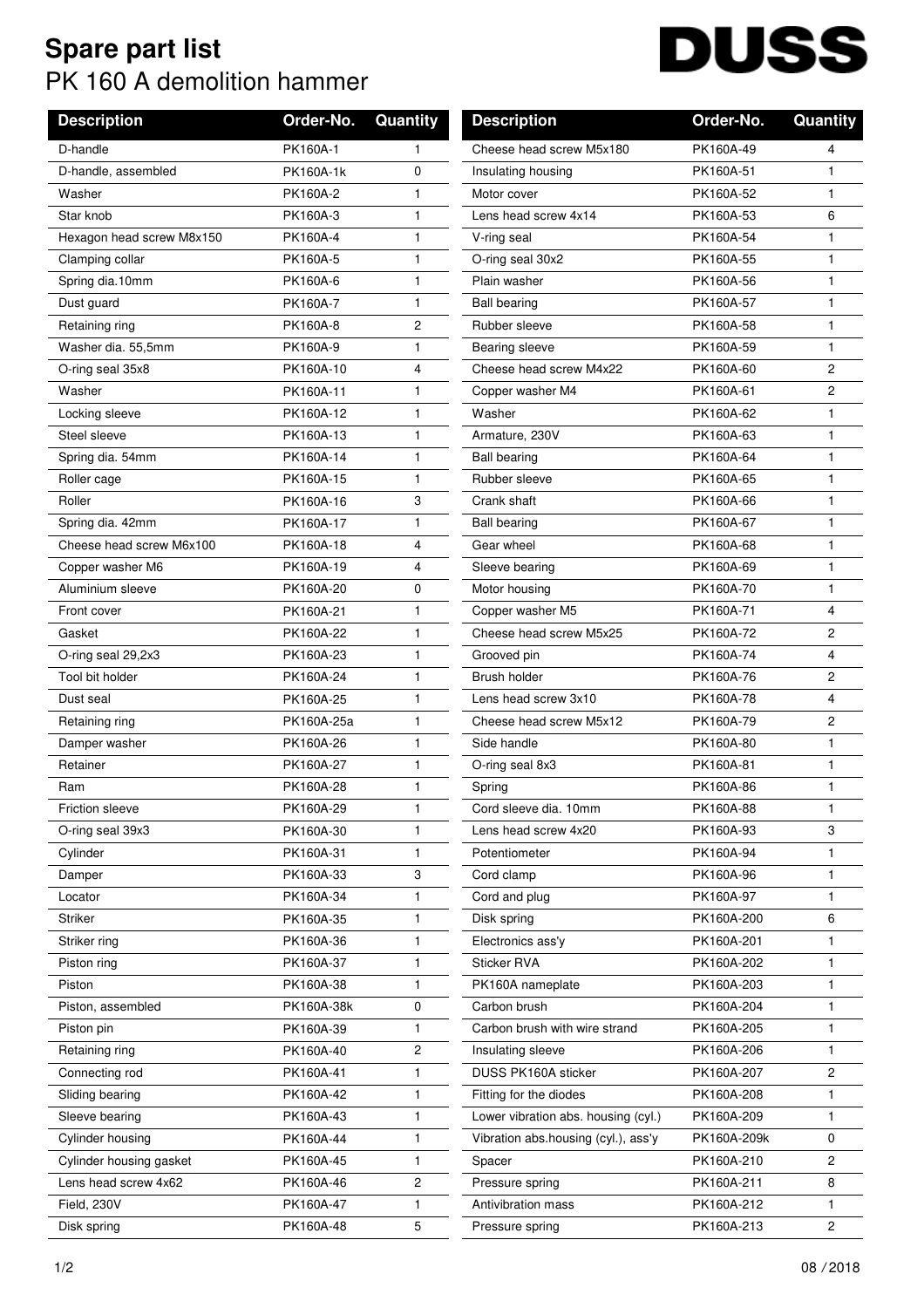## **Spare part list** PK 160 A demolition hammer

## **DUSS**  $\overline{\phantom{a}}$

| <b>Description</b>                  | Order-No.   | Quantity | <b>Description</b>          | Order-No.  | Quan |
|-------------------------------------|-------------|----------|-----------------------------|------------|------|
| Space hull                          | PK160A-214  | 2        | Countersunk head screw 4x12 | PK160A-225 |      |
| Spring plate                        | PK160A-215  |          | Nut M12                     | PK160A-226 |      |
| Disk spring                         | PK160A-216  |          | Switch handle               | PK160A-227 |      |
| Screw 4x27                          | PK160A-217  |          | Washer M5                   | PK160A-228 |      |
| Washer                              | PK160A-218  | 2        | Cheese head screw M5x65     | PK160A-229 |      |
| Upper vibration abs. housing (cyl.) | PK160A-219  |          | Cheese head screw M5x60     | PK160A-230 |      |
| Pressure spring                     | PK160A-220  | 4        | Switch                      | PK160A-231 |      |
| Lower vibration abs. housing (mot.) | PK160A-221  |          | Spacer with guidance        | PK160A-232 |      |
| Vibration abs.housing (mot.), ass'y | PK160A-221k | 0        | Pressure spring             | PK160A-233 |      |
| Spacer                              | PK160A-222  | 2        |                             |            |      |
| Pressure spring                     | PK160A-223  | 2        |                             |            |      |
| Upper vibration abs.housing (mot.)  | PK160A-224  |          |                             |            |      |
|                                     |             |          |                             |            |      |

| <b>Description</b>          | Order-No.  | Quantity |
|-----------------------------|------------|----------|
| Countersunk head screw 4x12 | PK160A-225 |          |
| Nut M12                     | PK160A-226 |          |
| Switch handle               | PK160A-227 | 1        |
| Washer M5                   | PK160A-228 | 4        |
| Cheese head screw M5x65     | PK160A-229 | 2        |
| Cheese head screw M5x60     | PK160A-230 | 2        |
| Switch                      | PK160A-231 | 1        |
| Spacer with guidance        | PK160A-232 | 2        |
| Pressure spring             | PK160A-233 | 2        |
|                             |            |          |